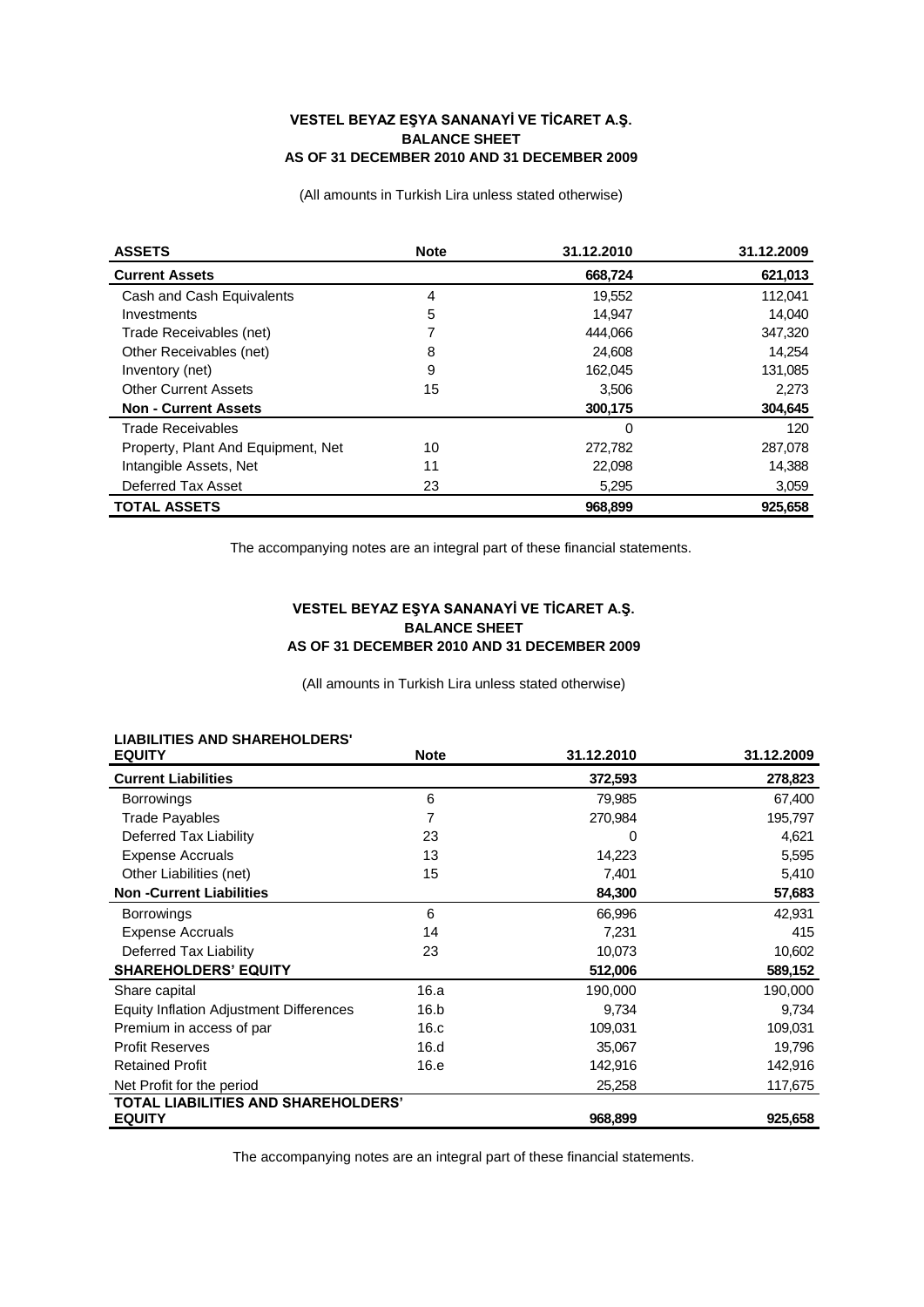### **VESTEL BEYAZ EŞYA SANAYİ VE TİCARET A.Ş. INCOME STATEMENT FOR THE TWELVE MONTH PERIOD ENDED 31 DECEMBER 2010**

(All amounts in Turkish Lira unless stated otherwise)

|                                          | <b>Note</b> | $01.01 -$<br>31.12.2010 | $01.01 -$<br>31.12.2009 |
|------------------------------------------|-------------|-------------------------|-------------------------|
|                                          |             |                         |                         |
| <b>BASIC OPERATING INCOME</b>            |             |                         |                         |
| Sales (net)                              | 17.a        | 1,424,256               | 1,297,296               |
| Cost of Sales (-)                        | 17.b        | (1,315,797)             | (1,074,507)             |
| <b>GROSS PROFIT</b>                      |             | 108,459                 | 222,789                 |
| Marketing and selling expenses           | 18          | (40, 397)               | (28, 986)               |
| General and administrative expenses      | 18          | (22,023)                | (15,604)                |
| Research and development expenses        | 18          | (13, 742)               | (9,934)                 |
| Other operating income                   | 20.a        | 2,039                   | 819                     |
| Other operating expense                  | 20.b        | (2,959)                 | (7, 341)                |
| <b>OPERATING PROFIT</b>                  |             |                         |                         |
| Financing Income                         | 21          | 97,719                  | 117,012                 |
| <b>Financing Expenses</b>                | 22          | (99,999)                | (14, 316)               |
| <b>PROFIT BEFORE TAX</b>                 |             | 29,097                  | 142,966                 |
| Tax on income from continuing operations |             |                         |                         |
| Tax charge for the period                | 23          | (6,604)                 | (27, 675)               |
| Deferred tax income                      | 23          | 2,765                   | 2,384                   |
| <b>NET INCOME FOR THE PERIOD</b>         |             | 25,258                  | 117,675                 |
|                                          |             |                         |                         |
| <b>EARNINGS PER SHARE (TL)</b>           | 24          | 0,13                    | 0,62                    |

The accompanying notes are an integral part of these financial statements.